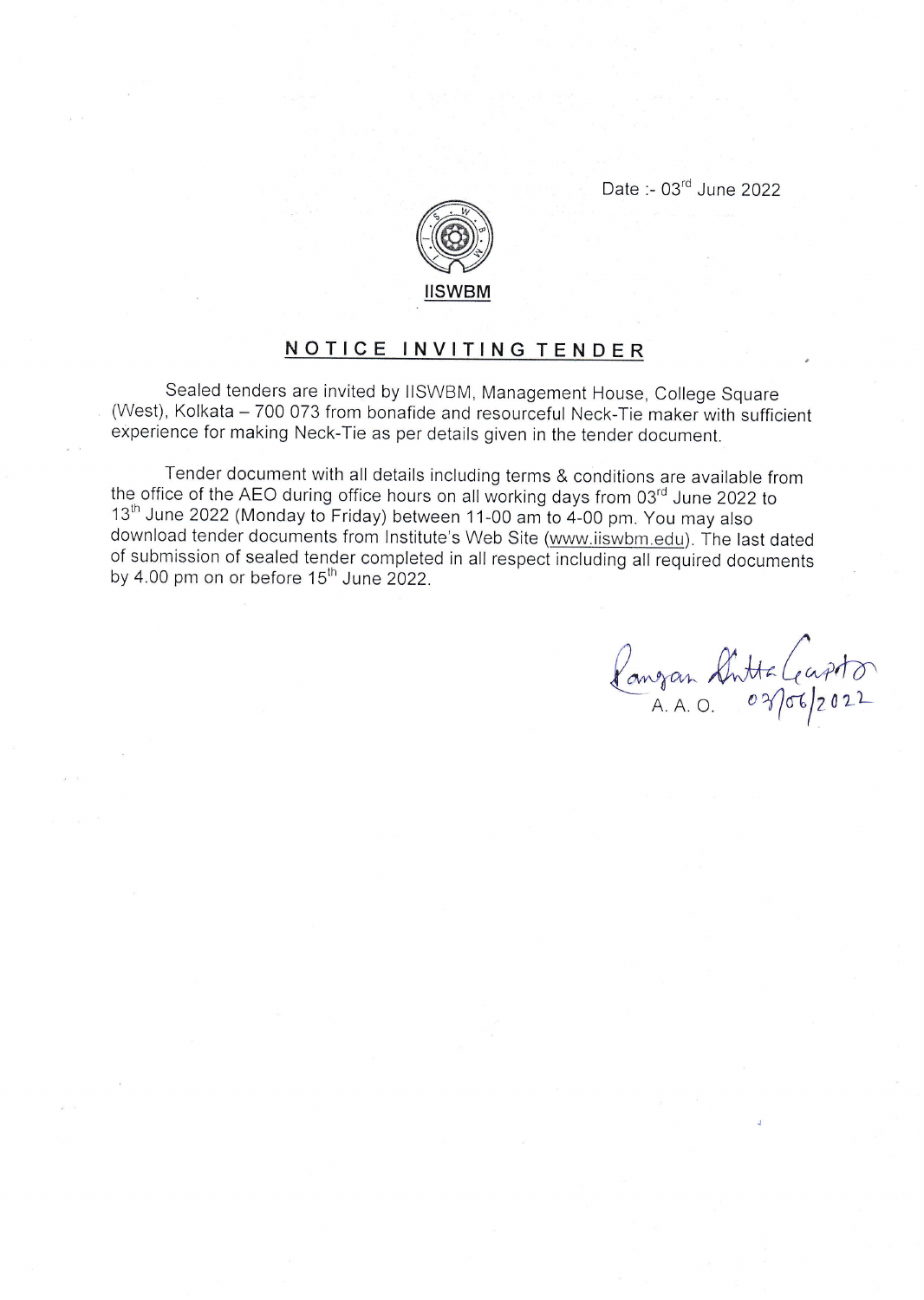Date :- 03<sup>rd</sup> June 2022



## Extension of Time

## NOTICE INVITING TENDER

Sealed tenders are invited by IISWBM, Management House, College Square (West), Kolkata - 700 073 from bonafide and resourceful Neck-Tie maker with sufficient experience for making Neck-Tie as per details given in the tender document. Details are given below :-

| Available date for Tender Documents                                                                                                      | <b>Submission of Tender Documents</b>               |
|------------------------------------------------------------------------------------------------------------------------------------------|-----------------------------------------------------|
| From 03 $^{\text{rd}}$ June 2022 to 13 <sup>th</sup> June 2022<br>(Monday to Friday) between 11-00 am to 4-00<br>pm, on all working days | By 4-00 pm on or before 15 <sup>th</sup> June 2022. |
|                                                                                                                                          |                                                     |

Total Quantity : Neck-Tie : 350 No. (polyester made).

For sample inspection date and Time : 03<sup>rd</sup> June 2022 to 14<sup>th</sup> June 2022 (Monday to Friday) from 11-00 am to 4-00 pm (please contract at Store of the lnstitute)

Time of supply : within 01 month from the date of issue of work order.

Opening of Tender Documents: 16<sup>th</sup> June 2022 at 12.30 pm.

lnstitute takes no responsibility for delay / loss or non-receipt of Tender Documents sent by post and reserves the right to reject any or all Tender wiihout assigning any reasons whatsoever.

Application should be submitted alongwith self attested copies of following documents:- 1. Trade Licence, 2. Latest LT. return, 3. pAN card, 4. GST certificate, 5. working experience certificates etc.

Kangan Switter Cerpto  $A. A. O.$   $0.9\sqrt[3]{66}/2022$